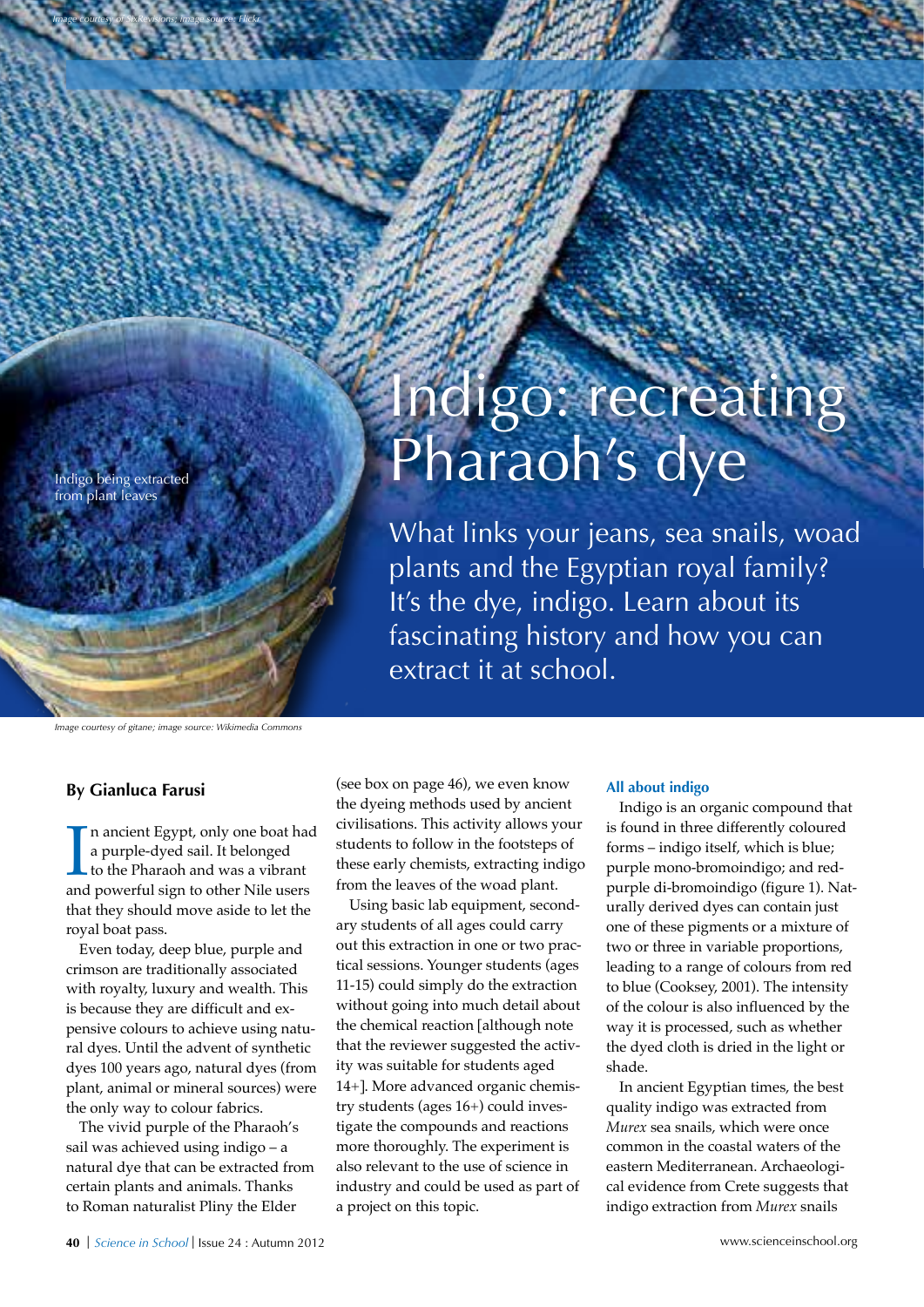## Science education projects

had begun by 2000 BC. By 1000 BC the Phoenicians, a civilisation centred in what is now Lebanon, were exploiting this valuable dye. Their entire economy was based on trading Tyrian purple, a violet-purple indigo dye derived from the snail *Murex brandaris*  (now known as *Bolinus brandaris*). They were so famed for it that the name Phoenician is derived from the Greek word 'phoinísso', meaning 'to

*Murex*-derived indigo was so expensive because 12 000 snails yield just 1.4 g Tyrian purple – enough to dye a handkerchief! The compounds used to make the dyestuff are secreted by the snail's hypobranchial gland, found between the bowels and the branchial organ. The snails appear to produce these indigo precursors as a defence response and for their antimicrobial



Modern painting of an Egyptian royal boat, with a furled imperial purple sail. Note that 'purple' is not always what we

**Annonana** 

would expect today

**Figure 1:** Structures of indigo (top), mono-bromoindigo (middle) and di-bromoindigo (bottom)

 **Chemistry Biology** *O* Organic chemistry *<u>Botany</u>*  **Ages 14-19\***

**Chemistry** 

In this and several other *Science in School* articles, Gianluca Farusi successfully blends ancient history and chemistry in an unusual mixture – in this case, an innovative and simple practical activity to isolate the dye indigo from the leaves of the woad plant (*Isatis tinctoria*). In my experience, practical activities involving intense colours are an effective way to attract the students' attention.

The additional activities and supplemental questions suggested in the article should help the students gain yet more practical skills and also stimulate intriguing questions, as well as offering sound answers.

> *Vladimir Petruševski, Republic of Macedonia*

\*Note that the author recommended the activity for 11- to 19-year-olds

make red'.

**REVIEW**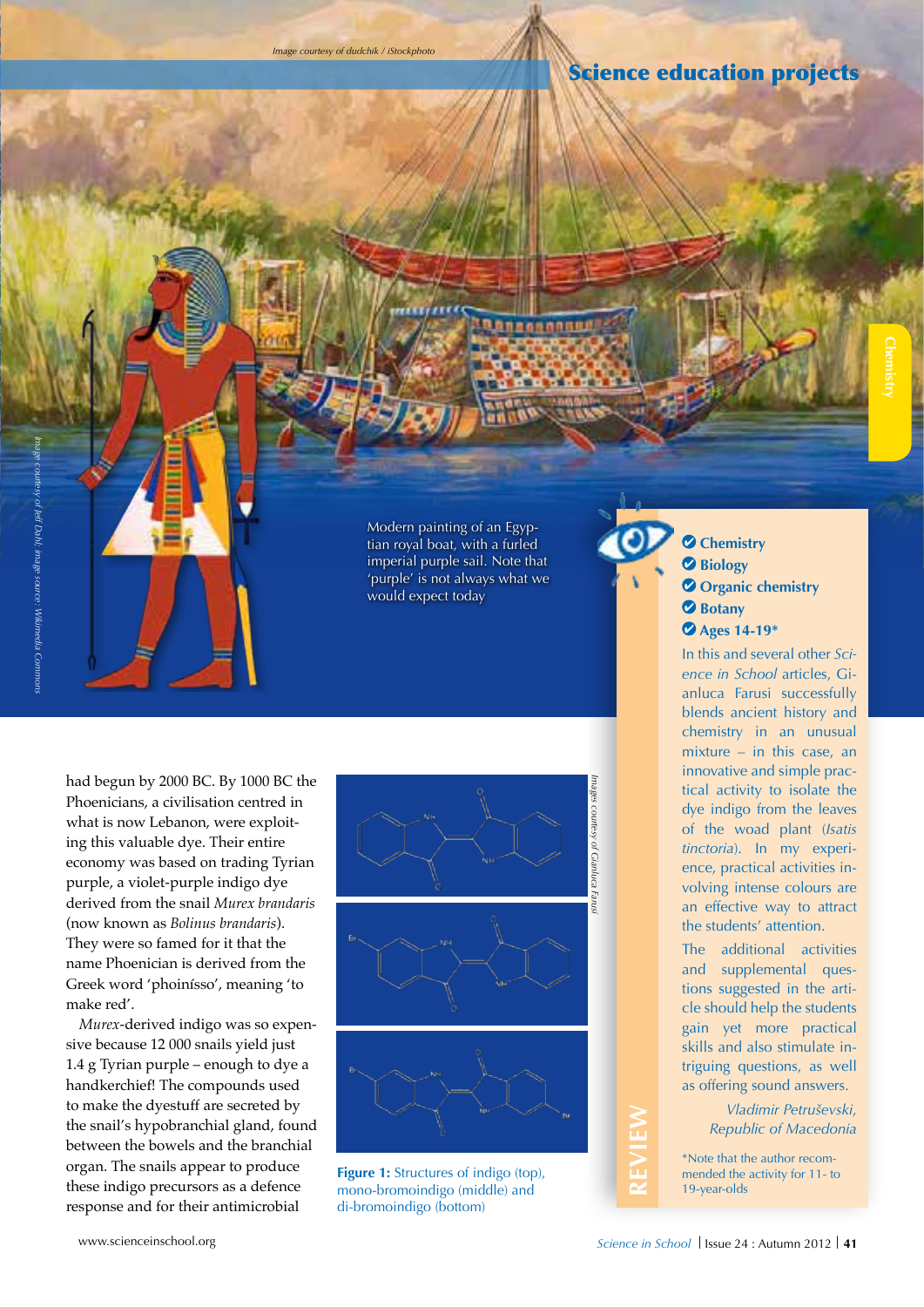

Shell of the snail *Murex brandaris*, the secretions of which were first used to make indigo in 2000 BC



properties. The fresh secretions are colourless, but darken when exposed to air. According to Pliny the Elder, the dye was extracted by crushing the snails, leaving them to putrefy for three days in alkaline salt water, and then boiling them for up to ten days – imagine the smell!

Indoxyl (A) and indolin-3-one (B) are tautomers – isomers that exist together in equilibrium

The Phoenicians perfected this process over hundreds of years and discovered that by varying the species of snail, extraction methods and processing, they could produce a range of colours from red to purple to blue (table 1).

| <b>Species</b>                                                                | <b>Appearance</b>                                                 | <b>Dye precursors</b><br>found in the or-<br>ganism | Dye name                                        | <b>Colour</b>      | <b>Chemical</b><br>composition<br>of dye          |
|-------------------------------------------------------------------------------|-------------------------------------------------------------------|-----------------------------------------------------|-------------------------------------------------|--------------------|---------------------------------------------------|
| <b>Bolinus</b><br><b>brandaris</b><br>(formerly<br><b>Murex</b><br>brandaris) |                                                                   | 6-bromoindoxyl                                      | Tyrian purple /<br>imperial purple<br>/ argaman | Red-purple         | Mainly<br>di-bromoindigo                          |
| Hexaplex<br>trunculus<br>(formerly<br><b>Murex</b><br>trunculus)              | Image courtesy of Dezidor; image<br>source: Wikimedia Commons     | Indoxyl and<br>6-bromoindoxyl                       | Royal blue /<br>tekhelet                        | <b>Blue-purple</b> | Mixture of indigo,<br>mono- and<br>di-bromoindigo |
| Indigofera<br>tinctoria<br>(true indigo)                                      | Image courtesy of Kurt Stüber; image source:<br>Wikipedia Commons | Indican                                             | Indigo                                          | <b>Blue</b>        | Indigo                                            |
| Isatis tinctoria<br>(woad)                                                    | Image courtesy of Pethan; image source:<br>Wikipedia Commons      | <b>Isatan B</b>                                     | Indigo                                          | Blue               | Indigo                                            |

Table 1: Natural sources of indigo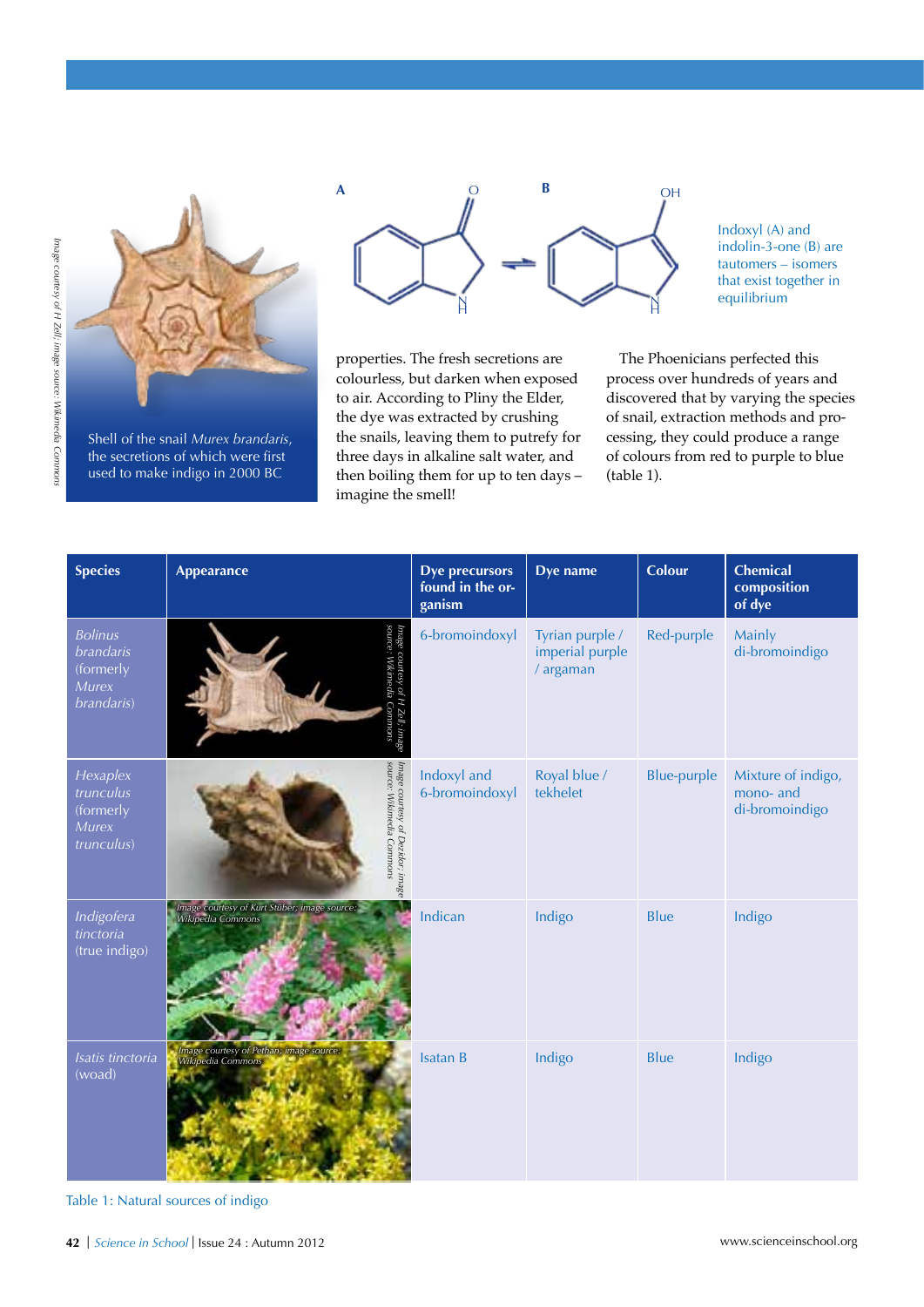

Indigo-dyed linen from 1873

**Chemistry** 



*Image courtesy of PKM; image source: Wikimedia Commons*

**Figure 2:** Indigo precursors found in plants: indican (indoxyl-β-D-glucoside, found in true indigo; A) and isatan B (indoxyl 3-ketogluconate, from woad; B)



**Figure 3:** Chemical conversion of isatan B to indigo

Lower-quality indigo can also be extracted from certain plants, and this technique actually pre-dates the Phoenicians' snail-derived dye. In India, methods of extracting indigo from the 'true indigo' shrub *Indigofera tinctoria* were known before 2000 BC. In Europe, the dye was extracted from woad *(Isatis tinctoria)*. Although these two plants contain different precursors, indican in true indigo and isatan B in woad (table 1 and figure 2), they both ultimately yield the same dye – indigo.

The production of indigo from woad takes place in three main stages:

- 1. Boiling the leaves to extract the water-soluble isatan B (figure 3A; steps 1-6 in the activity below).
- 2. Adding alkali (ammonia) to hydrolyse the molecule, removing the carbohydrate group to leave indolin-3-one or its tautomer, indoxyl (figure 3B; step 7 in the activity below).
- 3. Exposing the extract to the air, leading to the oxidation and coupling of two indolin-3-one molecules to form the bluecoloured indigo (figure 3C; dyeing the wool and obtaining indigo powder in the activity below).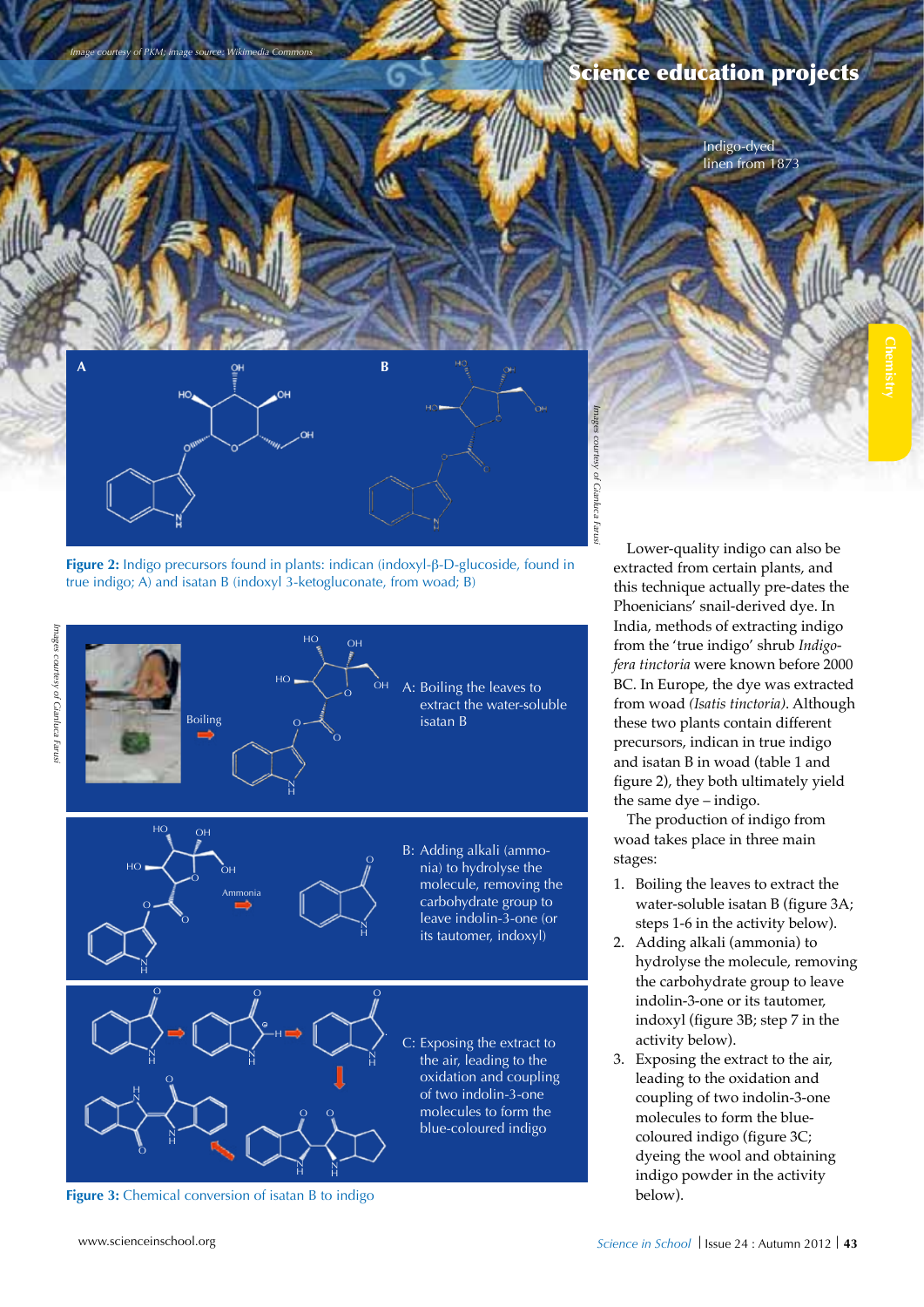# **Student activity: extracting indigo from woad leaves**

### **Materials**

For each group of students:

- • Fresh woad (*Isatis tinctoria*) leaves (enough to fill a 1 l beaker) Woad seeds are easily obtainable from garden centres, and in some countries woad is a very common plant.
- 20 wt% ammonia solution
- Three 1 l beakers
- • Distilled water
- Octanoic acid (optional)
- • Bunsen burner and tripod
- Stirring rod
- Sieve or strainer
- Measuring cylinders and/or 10 ml pipettes
- Heatproof gloves
- • Funnel and filter paper
- Knife for cutting the leaves (optional)
- Wool for dying (optional) I used a ball of white knitting wool, and some rough grey-white sheep's fleece.

### **Procedure**

- 1. Fill a beaker with woad leaves. Remove the leaves from the beaker and cut or tear into small pieces.
- 2. Fill the beaker two-thirds full with distilled water and bring to the boil over a Bunsen burner.
- 3. Add a few torn leaves to the boiling water, stir and continue heating. When the water has returned to the boil, add a few more leaves. Continue adding leaves and heating until all the woad has been added.
- 4. When all the leaves have been added, continue boiling for 1 minute.
- 5. Strain all the liquid from the boiled leaves into a clean beaker.
- 6. Cool the extract to room temperature by floating the beaker in a shallow tray full of cold



water, stirring both the extract in the beaker and the water in the tray. You now have a solution containing, among lots of other things, isatan B, which is an unstable glycoside of indoxyl.

7. When cool, measure the volume of your extract and add ammonia equivalent to 1 % of that volume, e.g. for 1 l extract, add 10 ml ammonia; for 100 ml extract, add 1 ml ammonia. The solution should immediately change from brown to brown-yellow then green. You now have a solution containing, among lots of other things, indoxyl.

### To dye wool

1. Wet the wool and place in the extract for 10 minutes. Remove and leave to air dry.

### To obtain indigo powder

- 1. Aerate the extract by pouring the solution from one beaker to another for 10 minutes.
- 2. Optional: if too much foam develops during aeration, add some octanoic acid, drop by drop. This acts as a surfactant.
- 3. Filter the extract through ordinary filter paper to obtain the indigo powder.

To use the indigo powder as a dye, it needs to be dissolved in water and mixed with a reducing agent, such as sodium hydrosulphite ( $\text{Na}_2\text{S}_2\text{O}_4$ ). When the dyed material (e.g. wool) is exposed to air, it will turn blue.

### **Safety notes:**

Remember that indigo and many of its precursors are dyes, so take care not to spill them on clothes or skin. When handling concentrated ammonia solution, as well as indigo and its precursors, wear gloves and chemical splash glasses, and use a fume hood.

### **Questions for discussion**

- Why do we boil the leaves? What is happening?
- What happens when the ammonia is added?
- When you dye the wool, why does the blue colour appear as the wool dries?
- When you produce the powder, what is happening when the solution is poured from beaker to beaker? Why does the indigo precipitate?
- Can you find out how indigo is produced industrially today? What are its major uses?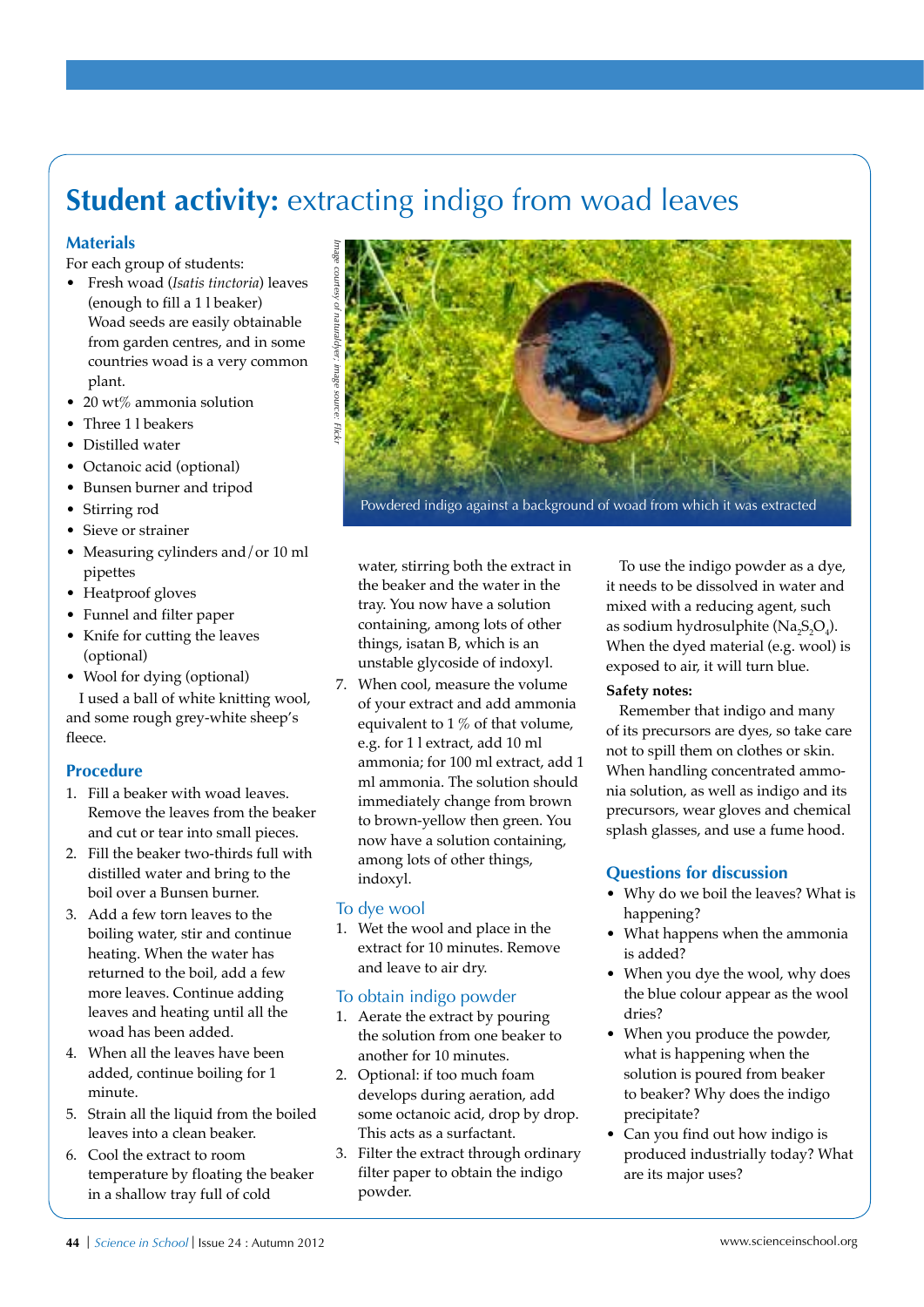*Image courtesy of Marcel Douwe Dekker; image source: Flickr*



Made in the 11<sup>th</sup> century, the Bayeux Tapestry celebrates the Norman conquest of England; a turning point in English history. Shown here is the Battle of Hastings at which William, Duke of Normandy, defeated Harold, Earl of Wessex, on 14 October 1066. Three plant-based dyes were used alone or in combina-

tion to produce the ten colours found in the 70 m embroidery: woad (blues and greens), madder (*Rubia tinctorum*; reds) and weld (*Reseda luteola*; yellows and dark green). To achieve the desired colour intensity, the wool was successively soaked and air-dried.

# Extension activities

You could also ask your students to further investigate the chemistry of indigo and other dyes with some of the following activities.

### **Calculating the yield of indigo**

Weigh the leaves before the extraction and the dried indigo powder. Calculate the percentage yield of indigo as follows: (mass of indigo / mass of leaves) x 100. You could compare the yield from fresh and dried leaves, or compare it with that of other indigo sources such as *Indigofera tinctoria*.

### **Using indigo as a dye**

Our experiment involves using indigo to dye wool. Can indigo be used to dye other materials? You could compare natural materials such as cotton, linen and silk with synthetics or synthetic mixes (e.g. polyester cotton, cotton lycra).

### **The effectiveness of indigo production**

a) Which produces more indigo, larger, older leaves or younger, smaller leaves? Express the amount of indigo obtained by weight and per leaf (count leaves before extracting them). Which produces the most indigo?

- b) Grow plants with and without added nitrogen fertiliser. Aim for 2-4 g nitrogen per  $m<sup>2</sup>$  of soil (you will need to calculate the amount of fertiliser that gives this amount of nitrogen). Does adding nitrogen fertiliser increase the amount of indigo produced?
- c) Try putting the plants in the dark for a few days (cover them with black plastic). Does this have an effect on the amount of indigo produced? What can you conclude about the metabolism of isatan B in the plant?
- d) Investigate the effect of other treatments to the plants or the cut leaves.
- e) Test the effect of varying the method of the extraction, for example using different kinds of alkali.

### **Investigating other dyes**

My students produced dyes from onion skins, from madder (Farusi, 2006), and from myrtle berries. In addition, they tested how colour-fast their dyes were by washing the dyed materials using different methods.